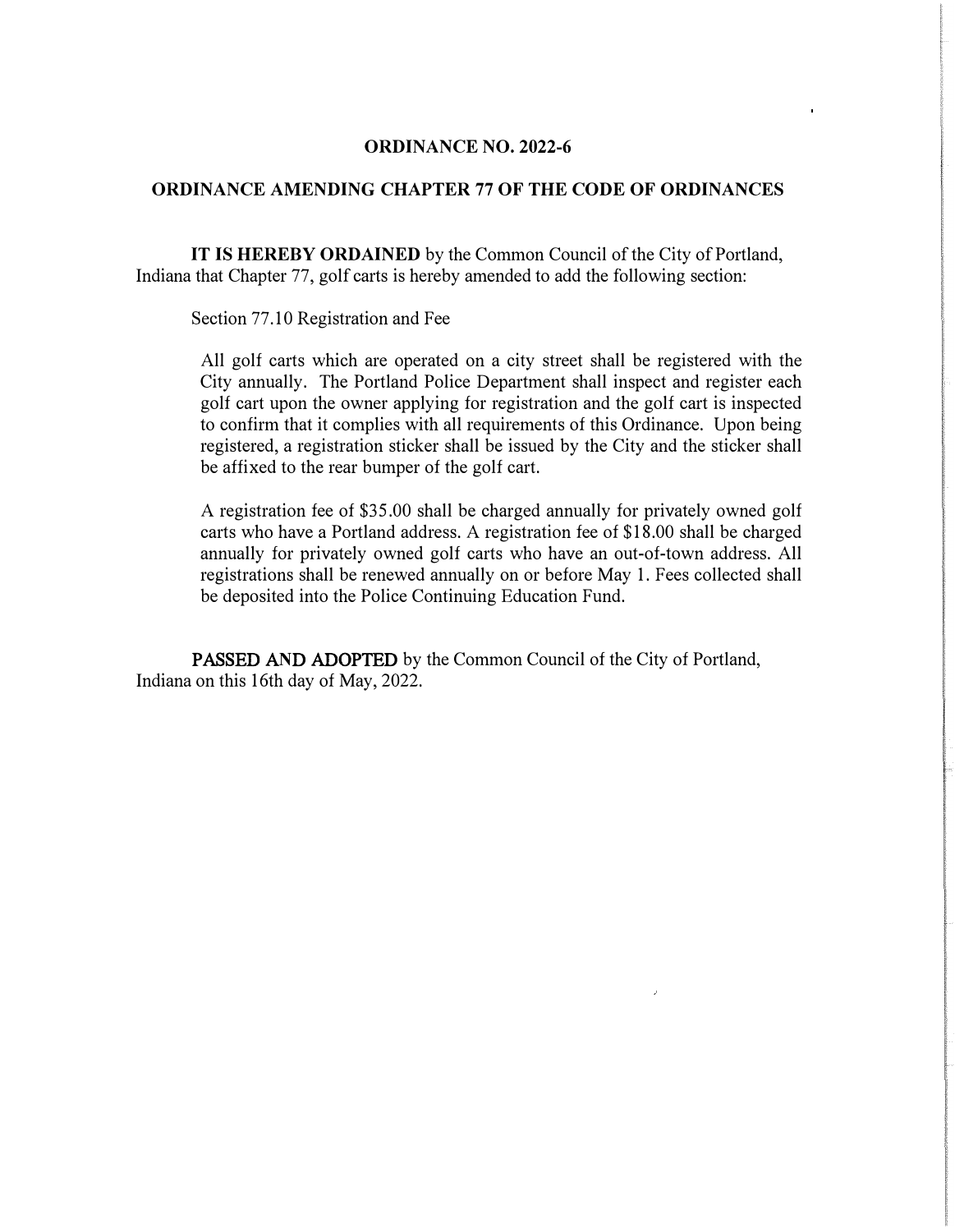#### Section

| 77.01 | Definitions              |
|-------|--------------------------|
| 77.02 | Operation of golf cart   |
| 77.03 | Operator                 |
| 77.04 | Financial responsibility |
| 77.05 | Time of operation        |
| 77.06 | Place of operation       |
| 77.07 | Occupants                |
| 77.08 | Traffic rules            |
| 77.09 | Slow moving vehicle sign |
|       |                          |

77.99 Penalty

## § 77.01 DEFINITIONS.

For the purpose of this chapter, the following definitions shall apply unless the context clearly indicates or requires a different meaning.

"GOLF CART." A vehicle with four wheels originally designed for operation on a golf course and powered by a battery or internal combustion motor.

"DRIVER'S LICENSE." A valid license to operate a motor vehicle issued by Indiana or any other state.

"FINANCIAL RESPONSIBILITY." Liability insurance coverage on a golf cart in an amount not less than required by Indiana law for motor vehicles operated on public highways in the State of Indiana.

(Ord. 2006-28, passed 12-4-06)

### § 77.02 OPERATION OF GOLF CART.

The operation of a golf cart within the City of Portland is strictly prohibited unless the golf cart is operated and equipped in full compliance with this chapter. (Ord. 2006-28, passed 12-4-06) Penalty, see \$77.99

## § 77.03 OPERATOR.

Only persons over 16 years of age and holding a driver's license may operate a golf cart. (Ord. 2006-28, passed 12-4-06) Penalty, see S 77.99

## S 77.04 FINANCIAL RESPONSIBILITY.

The financial ability of the operator or owner notwithstanding, the operator of a golf cart must show financial responsibility when operating a golf cart. Written proof of financial responsibility must be available either on the golf cart or carried by the operator at all times.

(Ord. 2006-28, passed 12-4-06) Penalty, see \$77.99

#### § 77.05 TIME OF OPERATION.

Golf carts shall not be operated on city street during one-half hour after sunset to onehalf hour before sunrise unless the golf cart is equipped with two operating headlights (one on each side of the front of the golf cart) and two operating tail lights with brake lights (one on each side of the rear of the golf cart) which are visible from a distance of 500 feet. (Ord. 2006-28, passed 12-4-06) Penalty, see § 77.99

#### § 77.06 PLACE OF OPERATION.

Golf carts may be operated on city street which have a posted speed limit of 30 miles per hour or less. Golf carts may not be operated on sidewalks or on the following national or state highways except to cross these highways at intersections in a path 90 degrees to the highways: SR 67 (Votaw Street), US 27 (Meridian Street) or SR 26 (Water Street). (Ord. 2006-28, passed 12-4-06) Penalty, see \$77.99

## § 77.07 OCCUPANTS.

The number of occupants in a golf cart shall be limited to the number of persons for whom factory seating is installed and provided on the golf cart. The operator and all occupants shall be seated in the golf cart and no part of the body of the operator or occupant shall extend outside the perimeter of the golf cart while the golf cart is being operated.

(Ord. 2006-28, passed 12-4-06) Penalty, see  $$77.99$ 

## § 77.08 TRAFFIC RULES.

The operator of the golf cart shall comply with all traffic rules and regulations adopted by the State of Indiana and the City of Portland which govern the operation of motor vehicles. (Ord. 2006-28, passed 12-4-06) Penalty, see § 77.99

## § 77.09 SLOW MOVING VEHICLE SIGN.

All golf carts must display on the back of the golf cart a "slow moving vehicle" sign of the same type required under Indiana law. (Ord. 2006-28, passed 12-4-06)

#### S 77.99 PENALTY.

A violation of any provision of this chapter shall constitute a violation of the Portland City Code. An owner, lessee or operator may be cited to appear in a court of competent jurisdiction by issuance of an Indian uniform traffic ticket. Upon a finding by such court that an owner, lessee or operator of a golf cart has violated any provision